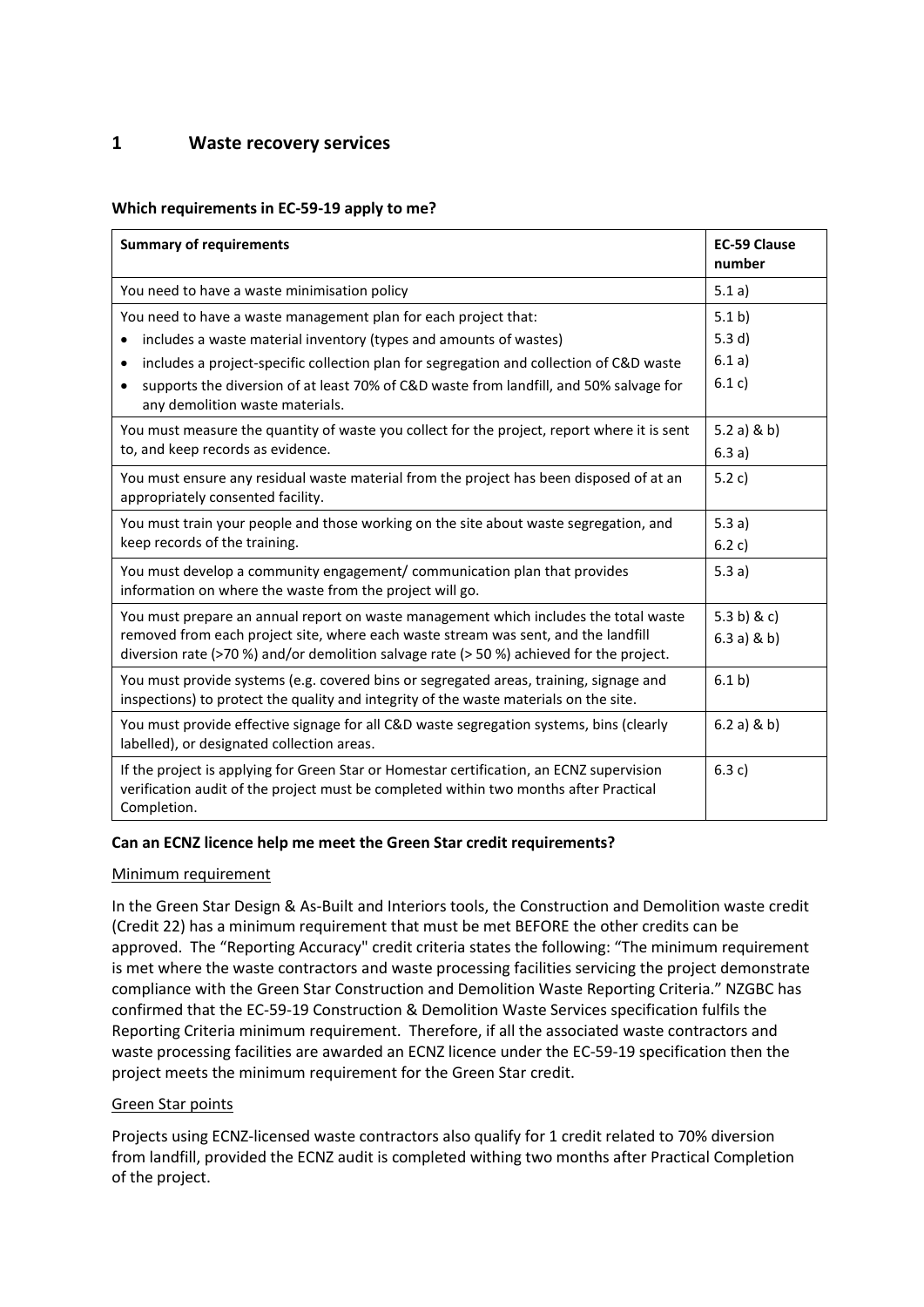# **2 Generators of construction waste**

### **Which requirements in EC-59-19 apply to me?**

| <b>Summary of requirements</b>                                                                                                                                                    | <b>EC-59 Clause number</b> |
|-----------------------------------------------------------------------------------------------------------------------------------------------------------------------------------|----------------------------|
| You need to have a waste minimisation policy                                                                                                                                      | 5.1 a)                     |
| You need to have a waste management plan for each project that:                                                                                                                   | 5.1 b)                     |
| includes a waste material inventory (types and amounts of wastes)<br>٠                                                                                                            | 5.3 $d)$                   |
| supports the diversion of at least 70% of C&D waste from landfill<br>٠                                                                                                            | 7.1a)                      |
| You must measure the quantity of waste you generate from the project, report                                                                                                      | 5.2 a) & b)                |
| where it is sent to, and keep records as evidence.                                                                                                                                | 7.3 b)                     |
| You must ensure any residual waste material from the project has been disposed<br>of at an appropriately consented facility.                                                      | 5.2 c)                     |
| You must train your people about waste segregation and keep records of the<br>training.                                                                                           | 5.3 a)                     |
| You must develop a community engagement/communication plan that provides<br>information on where the waste from the project will go.                                              | 5.3a)                      |
| You must prepare an annual report on waste management which includes the                                                                                                          | 5.3 b) & c)                |
| total waste removed from the project site, where each waste stream was sent,<br>and the landfill diversion rate (>70 %) has been achieved for the project.                        | 7.3 a) $&c)$               |
| You must ensure there are systems (e.g. covered bins or segregated areas,                                                                                                         | 7.1 b)                     |
| training, signage and inspections) to maintain the quality and protect the value<br>of diverted construction waste until collection.                                              | 7.2 b)                     |
| You must agree to a project-specific collection plan for the segregation and<br>collection of construction waste in collaboration with the waste recovery service<br>provider(s). | 7.1 c)                     |
| You must ensure construction waste bins and segregation areas on the project<br>site have clear, effective signage.                                                               | 7.2a)                      |

### **Can an ECNZ licence help me meet the Green Star credit requirements?**

### Minimum requirement

In the Green Star Design & As-Built and Interiors tools, the Construction and Demolition waste credit (Credit 22) has a minimum requirement that must be met BEFORE the other credits can be approved. The "Reporting Accuracy" credit criteria states the following: "The minimum requirement is met where the waste contractors and waste processing facilities servicing the project demonstrate compliance with the Green Star Construction and Demolition Waste Reporting Criteria." NZGBC has confirmed that the EC-59-19 Construction & Demolition Waste Services specification fulfils the Reporting Criteria minimum requirement. Therefore, if all the associated waste contractors and waste processing facilities are awarded an ECNZ licence under the EC-59-19 specification then the project meets the minimum requirement for the Green Star credit.

### Green Star points

Projects using ECNZ-licensed waste contractors also qualify for 1 credit related to 70% diversion from landfill, provided the ECNZ audit is completed withing two months after Practical Completion of the project.